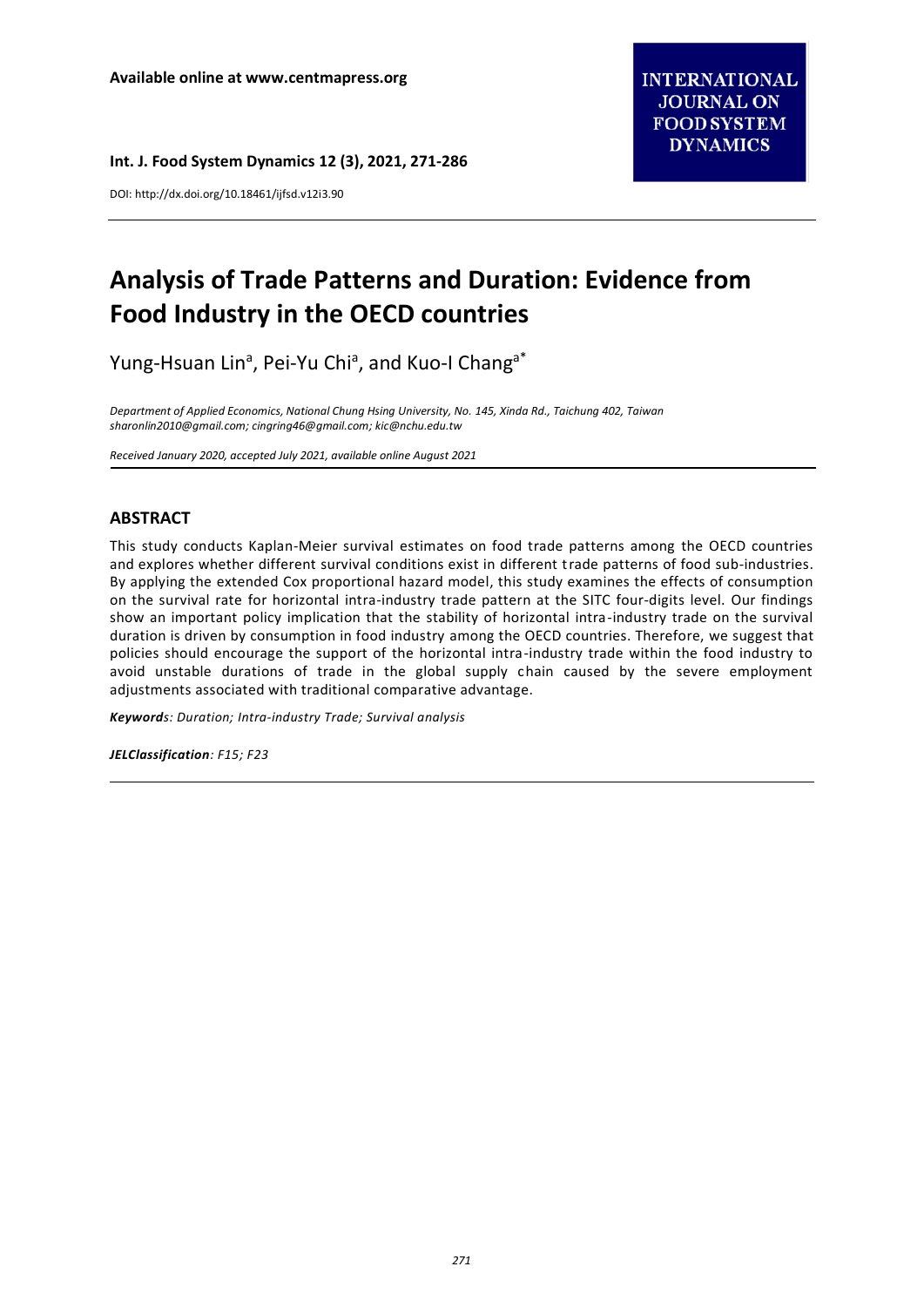# **1 Introduction**

The food industry is highly dynamic. Countries in Organization for Economic Co-operation and Development (OECD) are major importers and consumers of food products. According to the data from UN Comtrade database, the trade volume of food industry increases steadily among the OECD countries during 2001 to 2007. Approximate \$90 billion worth of food trade flowing in the OECD in 2007, is nearly twice that of 2001. This interesting trend implies the existence of dynamic and stable trade patterns in the food industry, which is worth exploring. Also, the latest release by APEC (2014) towards 2020 Food Security Roadmap mention that the stability of food trade play an important role on stable food supply chain. However, studies about stability of intra-industry trade (IIT) patterns in the food industry among the OECD countries are scarce. Based on this gap in previous literature, we attempt to employ survival analysis to observe the duration of IIT patterns and its stability in the food industry among the OECD countries, focusing on the period after World Trade Organization (WTO) was established and before global financial crisis (GFC) occurred. In particular, by considering the OECD countries that belong to the North-North trade, we examine the duration within horizontal intra-industry trade (HIIT) in more disaggregated level. The remainder of this paper is organized as follows. The literature review discuss existing studies related to trade pattern and survival analysis. The data sources and methodology section describes the data mining and research methods, respectively. The empirical results is presented in the subsequent section, and final section concludes by summarizing the main findings.

# **2 Literature Review**

After briefing above motivation, we present literature review in two. We first review literature on IIT patterns of food industry and then describe how survival analysis is addressed in the field of trade. A country will produce and export homogenous goods with relatively high labor productivity, while importing goods with relatively low labor productivity according to classical comparative advantage. Heckscher and Ohlin (1991) found that a country with an abundant factor of production tends to produce and export factor-intensive commodity. The theoretical foundation of comparative advantage holds that inter-industry trade or one-way trade arises from differences in production technology or factor endowment between two trading countries. According to the rules of comparative advantage, two trading countries conduct specialized production for trade to achieve economic efficiency. Over time, industrialized countries have generated increasingly which caused homogeneous levels of production technologies, human resources, and capital. Consequently, differences in technological breakthroughs or factor endowments among industrialized countries have been eliminated; in other words, no obvious comparative advantage can be found among these countries. Empirical studies, however, have discovered that countries with similar resources and technologies, especially those in Western Europe, participate heavily in the trade of similar products in the same industry. The trade pattern is known as two-way trade (or IIT), which can be classified into HIIT and vertical intraindustry trade (VIIT).

Previous studies show that HIIT and VIIT are based on different theoretical foundations. Krugman (1979), Lancaster (1980), and Helpman and Krugman (1985) devoted their theoretical research to HIIT. They argue that consumers' preference for product diversity is the main determinants of HIIT. Therefore, the goods in HIIT pattern mainly have homogeneous quality but heterogeneous attributes. On the contrary, several studies point out that VIIT is primarily driven by differences in factor endowments based on quality ladder (Falvey, 1981; Flam and Helpman, 1987); thus, in VIIT pattern, trading partners import/export heterogeneous quality products. Therefore, we attempt to empirically investigate the duration of HIIT and VIIT derived from different theoretical foundations. On the other hand, several studies have been devoted to empirical investigation of IIT issues. For instance, application of threshold decomposition methods to decompose disaggregated trade into IIT, VIIT and HIIT (Abd-el-Rahman, 1991; Greenaway et al., 1994, 1995; Fontagné et al. 1997; Ferto, 2005, 2015; Ando, 2006; Chang and Wei, 2010; Ito and Okubo, 2012). Especially, Ferto (2005; 2015) classify the trade patterns of the food industry between Hungary and EU into South-North trade in line with theoretical foundation addressed by Flam and Helpman (1987). In view of this, our research scope of the current study is limited to the OECD countries in order to conform to the North-North trade model.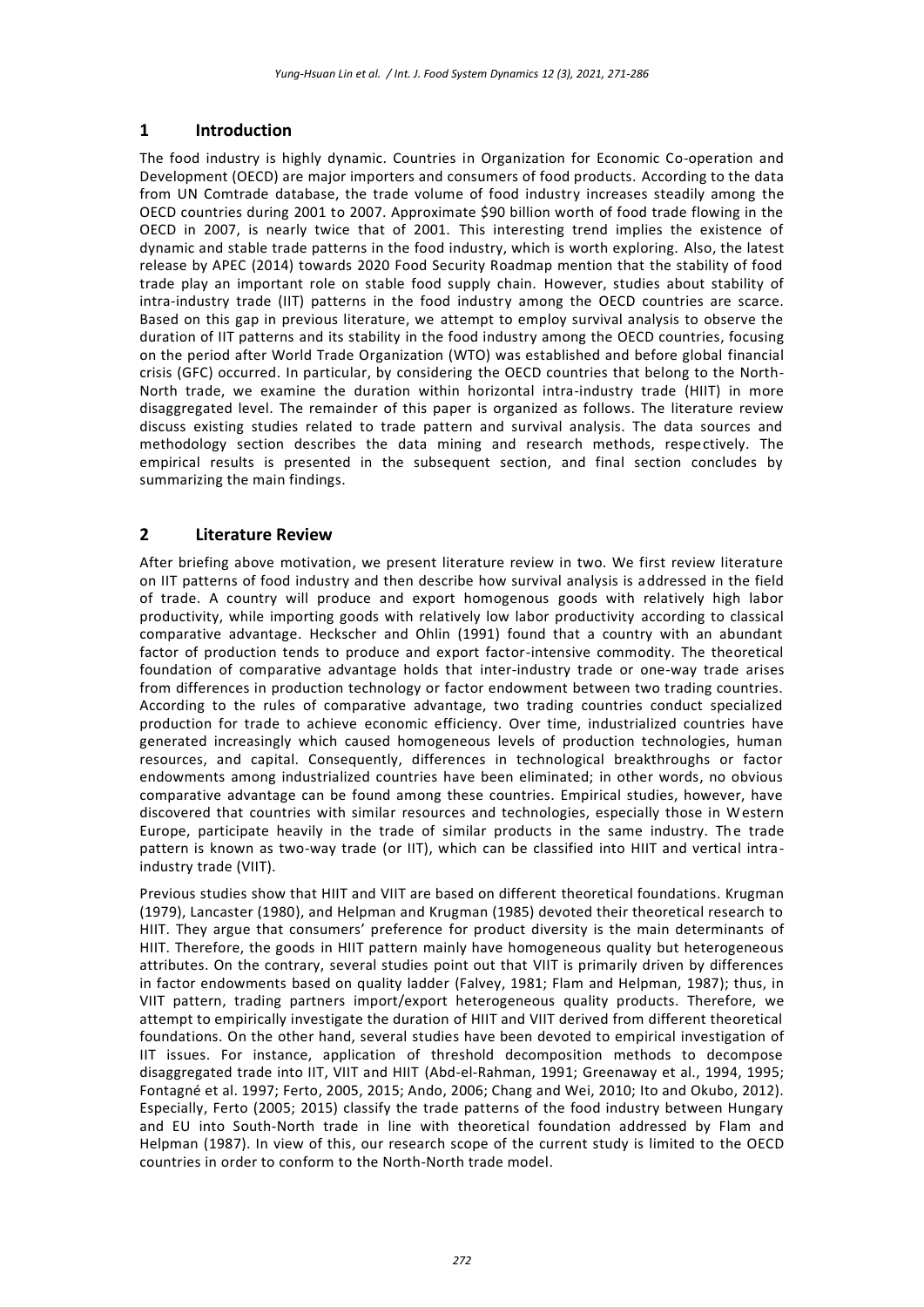Recently, a growing number of studies have examined the duration of trade. Many previous studies of the determinants of trade have typically focused on trading partners, timings, and trade cost. However, few works have discussed the duration and stability of trade between trading partners. Besedeš and Prusa (2006a, 2006b) first apply survival analysis to the study of trade duration. They also discussed determinants of duration and survival rate, which pioneered the use of survival approach. Their studies show an industry that can survive the first years of an export market has lower hazard rates and is endowed with a relatively survival advantage. However, most previous survival studies of trade focus on manufacturing products (Besedeš and Prusa, 2006b; Martincus and Carballo, 2008; Nitsch, 2009 Besedeš and Blyde, 2010; Obashi, 2010; Fugazza and Molina, 2011). Moreover, most of them address one homme country and multiple partner countries such as Peru addressed by Martincus and Carballo (2008), Germany addressed by Nitsch (2009), and USA addressed by Besedeš and Blyde (2010), respectively. Few of them focus on food industry (Abraham, 2012); and few of them choose the N×N country-pairs as the trading partners (Obashi, 2010; Fugazza and Molina, 2011). Besedeš and Prusa (2006b) points out that the degree of product differentiation dramatically influences the average duration of US importing relationships. Martincus and Carballo (2008) finds that geographical diversification in an export market results in higher survival rates than product differentiation. Nitsch (2009) reveals that final products have a very short duration of survival. Fugazza and Molina (2011) shows that prosperous economy has lower hazard ratio (or longer durations). By conducting a questionnaire survey in Spain, Esteve-Pérez et al. (2013) explores the duration of small and medium-sized enterprises as well as the influence of relevant determinants on the duration of export firms. Abraham et al. (2012) explores the duration of firms that produced chocolate in Belgium as well as the relationship between the chocolate trade and different firms. Most of the studies discussed above support the idea that differentiated products have longer duration. Further, the intermediate and final goods are selected exogenously (Obashi, 2010). Moreover, sample selection has mainly been exogenous and based on the level of aggregated trade volume. However, studies on the duration of different trade patterns selected by classifying endogenously (e.g., regarding trade patterns as endogenous variables by classifying them using threshold decomposition methods) is still scarce.

Based on the foregoing, the current study contributes to previous studies in three aspects. Firstly, by utilizing the threshold decomposition method, this study identifies IIT in the food industry among the OECD countries and examines two trade patterns, namely VIIT and HIIT to observe their duration and stability. Secondly, this study compares the difference in duration regarding food industry under VIIT and HIIT by statistical test. Thirdly, the difference in the duration of HIIT for food sub-industries and its determinants under North-North trade among the OECD countries are discussed.

### **3 Data**

To explore the duration of HIIT under North-North trade patterns, we use SITC (Rev.3) five-digit data on bilateral export volume and quantity (unit: kilogram) from UN Comtrade Database. For the data merging, we select ISIC (Rev. 3) four-digit production data corresponding to food subindustries from UNIDO Industrial Statistics Database (INDSTAT4 2011), which are then converted with SITC five-digit industries (see Appendix A.). The converting results show ISIC sub-industries with SITC 300 detailed food products. The reporter countries of trade are the 34 members of the OECD and the partner countries are the remaining 33 countries of the OECD. There are 1,122 pair wise observations in total between the bilateral trading partners and 300 products. By considering the pricing problem in the trade data, we apply the F.O.B (Free on Board) of both reporter and partner in bilateral trade to solve the different pricing problem between exporters and importers. We convert related data into million USD and kilograms as well, to standardize the pricing unit. With regard to processing the data on duration, we integrate and aggregate reporter countries, partner countries, and the five-digit SITC product code, which are combined to form a paired country-country-product code. This code is used as the observation of this study. The interrupts of trade patterns are defined as the "Event" as well. Consequently, the survival duration is calculated from the starting point to the occurrence of the "Event" in each observation by above-mentioned.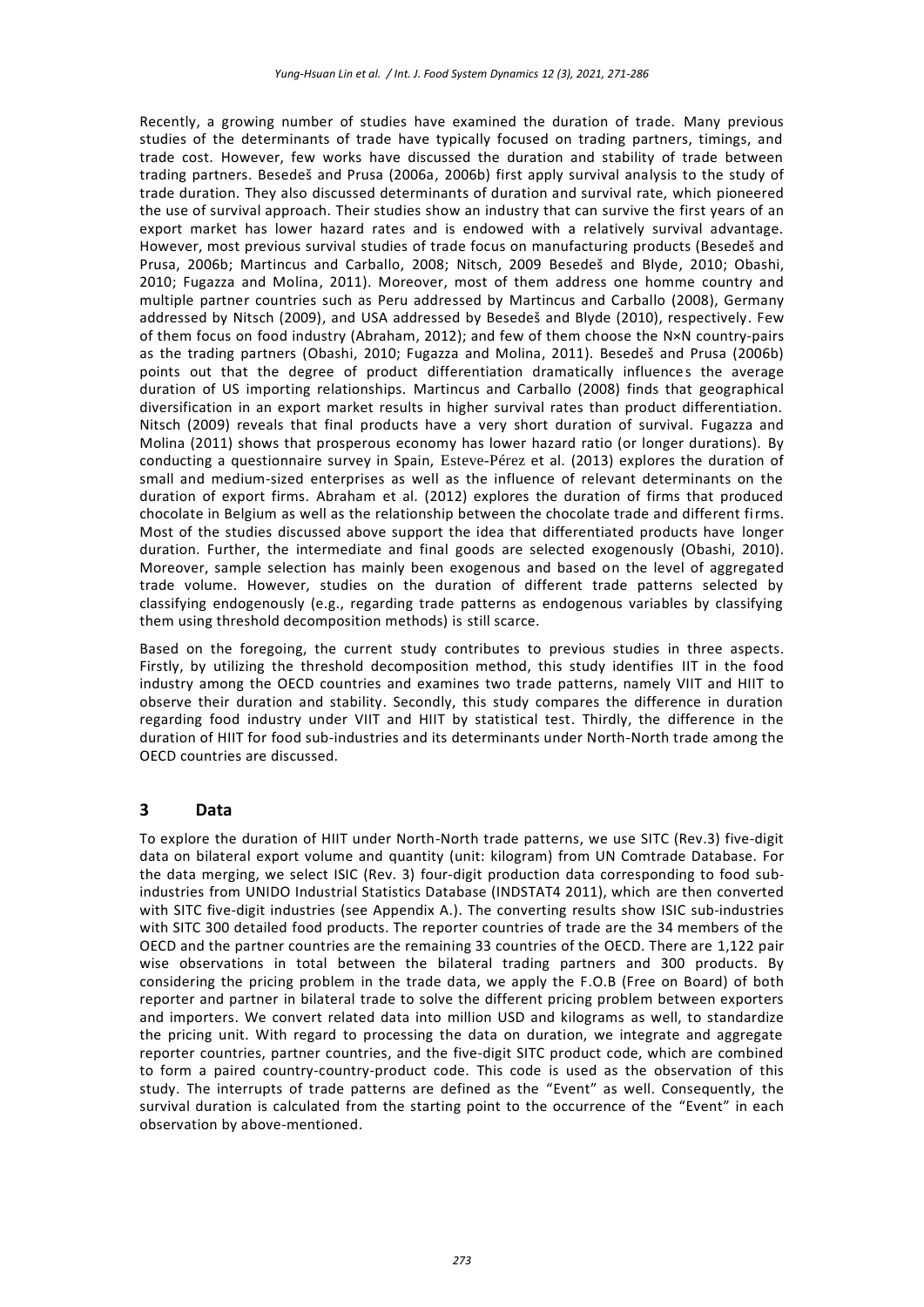### **4 Methodology**

Based on the different theoretical foundation of IIT, the current study decompose IIT among the OECD countries into VIIT and HIIT by utilizing the threshold decomposition method (Abd-el-Rahman, 1991; Greenaway et al., 1994, 1995; Fontagné et al. 1997; Ferto, 2005; Ando, 2006; Ito and Okubo, 2012). Following the approaches of Besedeš and Prusa (2006a, 2006b), Nitsch (2009), and Obashi (2010), we apply the Kaplan–Meier (K-M) estimator (Kaplan and Meier, 1958), a nonparametric method, as one of our research methods. Our main purpose is to estimate the K-M curves of the HIIT and VIIT patterns among the OECD countries as well as the food subindustries within HIIT. Durations of HIIT and VIIT are compared by using the estimated K-M curves and log rank test. To simplify the problem, we explore the first spell only, of IIT patterns and the duration of different types of industries. Lastly, we apply the Cox proportional hazards model (Cox, 1972) to analyze the determinants of HIIT.

### **4.1 Vertical and Horizontal Intra-Industry Trade**

With reference to the threshold decomposition method addressed above, IIT could be decomposed into VIIT and HIIT. Firstly, we need to identify whether a product belonged to oneway trade or two-way trade. The formula for identifying the trade patterns is as follows:

$$
Min(X_{ijqt}, X_{jiqt}) / \frac{Max(X_{ijqt}, X_{jiqt})} \tag{1}
$$

Where Xijq represents the trade value of product *q* that country *i* exports to country *j* in terms of industry *X* in year *t*, while Xijqt represents the trade value of product *q* that country *j* exports to country *i* in year *t*. *X* consists of 18 industries, *q* consists of 300 products, *i* consists of 34 countries, *j*  consists of 34 countries (*i≠j*), and *t* refers to the 13 years from 1995 to 2007, focusing the period after WTO established and before GFC occurred.

The IIT pattern can be identified through formula (1). An index greater than 0.1 indicates that a product q belongs to IIT. After identification as being IIT, products are decomposed and identified as VIIT or HIIT. The formula for this are shown as (2) and (3) by unit price (*UV*). If the result falls into the range from 0.8 to 1.25, the product is identified as HIIT; otherwise, the product is identified as VIIT.

HIT: 
$$
1/_{(1 + 0.25)} <
$$
  $UV_{ijqt}^{X} /_{UV_{ijqt}^{X}} < 1 + 0.25$  (2)

(3)

VIIT: 
$$
UV_{ijqt}^X / UV_{jiqt}^X \ge 1 + 0.25 \text{ or } \frac{UV_{ijqt}^X}{UV_{jiqt}^X} \le \frac{1}{(1 + 0.25)}
$$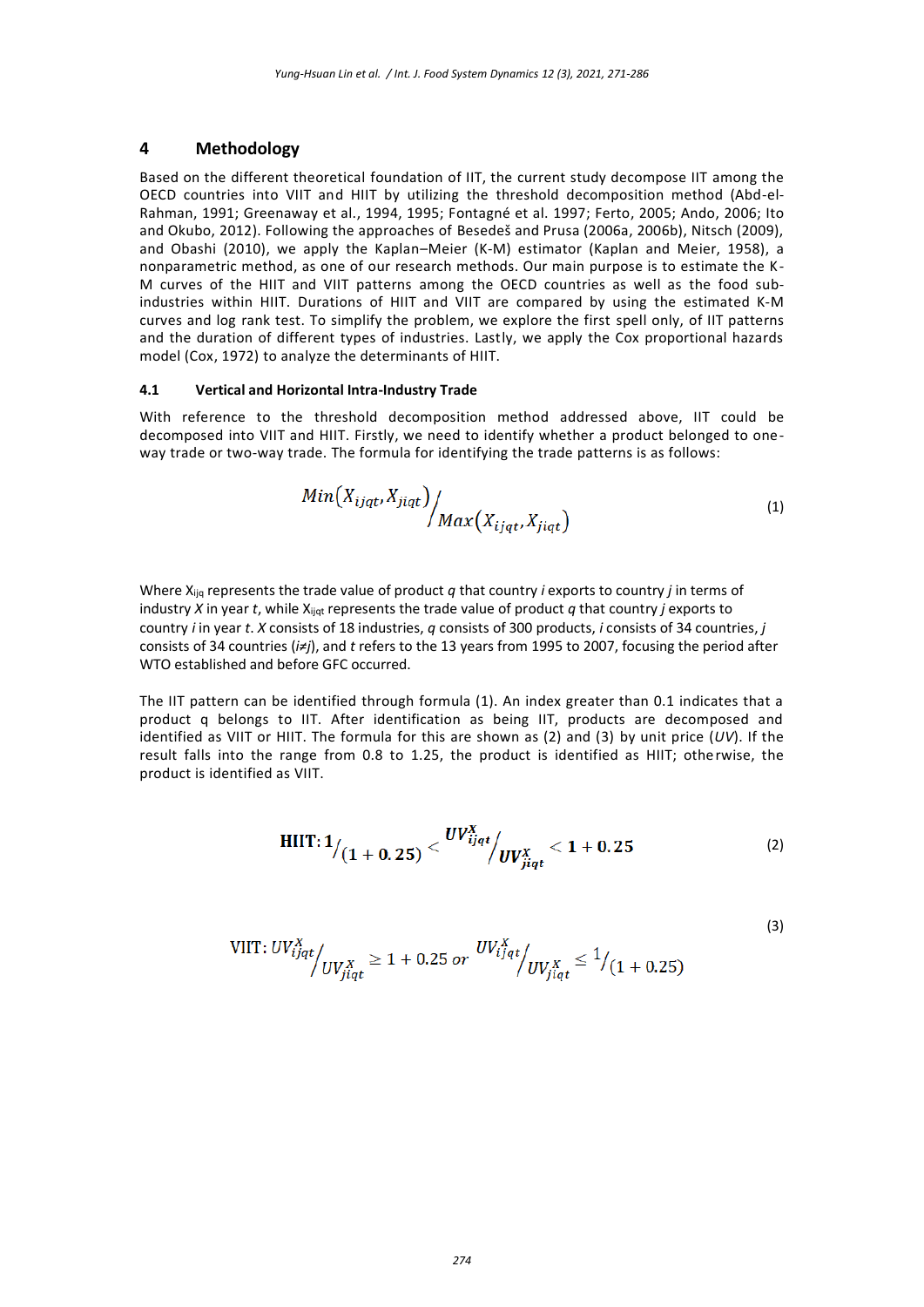#### **4.2 Analysis of Survival Curves**

#### *4.2.1 K-M Estimator*

In general, when dealing with a censored data, the semi-parameter K-M estimator is applied<sup>1</sup>. As shown in (4), the K-M estimator allows different zero time points for each datum:

$$
\widehat{S_{KM}}(t) = \prod\nolimits_{t_{ijq} \le T} ijq(n_{ijq} - d_{ijq}/n_{ijq} \tag{4}
$$

 $\overline{S_{YM}}(t)$  is a cumulative K-M odds of survival at time point *t* before a certain time point *T*. n<sub>ijq</sub> refers to the two trade patterns (VIIT or HIIT) that are still surviving at time *t*; dijq refers to the trade patterns that are discontinued at time *t*; and ijqrefers to all the product combinations according to the codes of the 1,122 two-way trading country pairs and 300 food products.

#### *4.2.2 Log Rank Test*

To demonstrate the significance of the total survival curve of the two types of IIT, a log rank test is applied as follows:

$$
Z=\frac{U}{\sqrt{Var(U)}}, U=\sum_{ijq=1}^k [d_{ijq}-\varepsilon(D_{ijq})]
$$
\n(5)

where **Z** is the statistics of the log test; **U** is the sum of the expected value and the observed value; and ijq is the combination of data on the two-way trading partners and products. The null hypothesis in this log rank test is that there is no difference in duration between the two IIT patterns. Under this hypothesis, the statistics of the log rank tests would employ a Chi-squared distribution value with variance equal to 1. If P-value=0 or near 0, then the null hypothesis is rejected, which shows that a significant difference exists between VIIT and HIIT.

#### **4.3 Cox Proportional Hazards Model**

<u>.</u>

To solve the problem of the relationship between the explanatory variables (covariates) and duration, the proportional hazards model (Cox, 1972) has frequently been used in previous studies for the survival analysis of trade issues. In our empirical model, the Cox model is applied to explore the explanatory variables on the HIIT survival rate. The Cox model can be seen in equation (6):

$$
h_{ijq}(t,\beta,z) = h_0(t)^* \exp(\beta z_{ijq})
$$
\n(6)

where  $h_{ijq}(t,\beta,z)$  is a hazard function or risk ratio;  $h_0(t)$  is the baseline risk function;  $\beta$  is a parameter vector of the hazard function; ijq is a combination of data on the two-way trading partners and products; t is a survival duration; z is a vector of the explanatory variables; and  $exp(\beta z_{\text{liq}})$  is a function of the covariance matrix to measure the variation of the baseline risk rate caused by the explanatory variables.

To validate the demand side hypothesis addressed by Helpman and Krugman (1985), namely that the main determinant for HIIT is the difference in consumption level, consumption is added to the current study as an explanatory variable. However, consumption can change over time

<sup>&</sup>lt;sup>1</sup>A censored data refers to an event time that cannot be observed completely and can thus be classified as central, left, and right data limitations.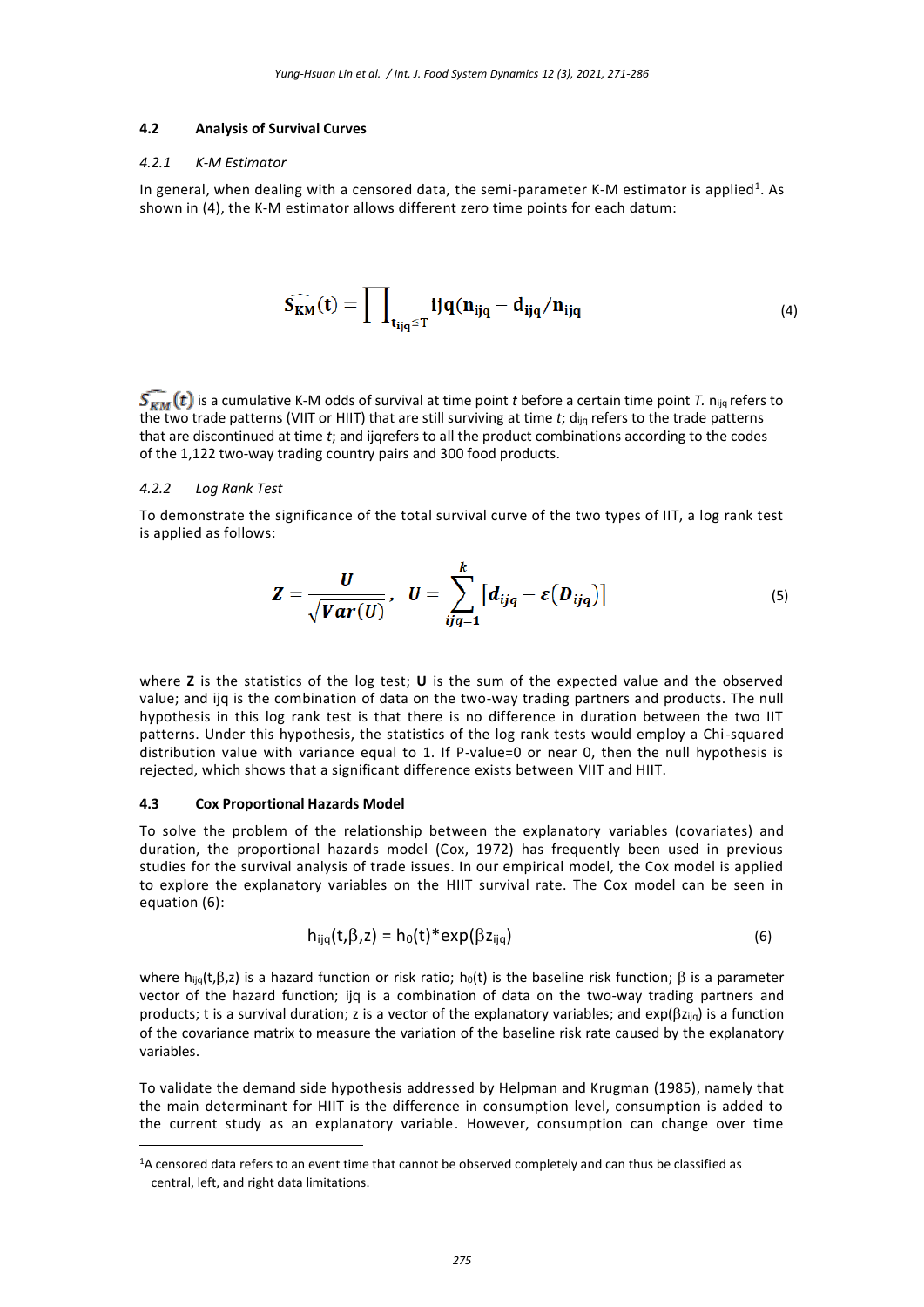(known as time-dependent covariates). Therefore, an extended model with time-dependent covariates should be considered (Cox, 1972; Therneau and Grambsch, 2001).

The extended model is employed to analyze the relationship between the explanatory variables and survival rate as follows<sup>2</sup>:

$$
h_{ijq}(t,\beta,z)=h_0(t)^*exp(\beta z_{ijq}+log(Tvc))
$$
\n(7)

Where  $h_{ijq}(t,\beta,z)$  is a hazard function;  $h_0(t)$  is a baseline hazard function; ijq is a combination of data on the two-way trading partners and products; t is a survival duration; z is a vector of non-timedependent explanatory variables; Tvc is a vector of the time-dependent explanatory variables; and exp( $\beta$ zijq+log(Tvc)) is a covariance function with time-dependent covariates included to measure the variation of the baseline hazard rate  $h_0(t)$  caused by the explanatory variables.

#### **4.4 Explanatory Variables**

<u>.</u>

With reference to Besedeš and Prusa (2006a, 2006b), Nitsch (2009), Obashi (2010) and Chang and Wei (2010), this study utilize explanatory variables in a gravity model to explore the survival rates of HIIT as well as the determinants of HIIT in food sub-industries. The cross-section variables are the distance between the two countries (Dist), while the dummy variables are common language (Comlang), colonial history (Colony), and presence of contiguous borders (Contiguity). Furthermore, previous theoretical foundation of HIIT suggests that the main factor that affects HIIT is consumption level caused by love of variety or diversity of preferences (Krugman, 1979; Lancaster, 1980; Krugman and Helpman, 1985). Therefore, the consumption value of the reporter country is selected as an explanatory variable to validate the hypothesis. The consumption value, during our study, calculated from the amounts of domestic production + amounts of imports – amounts of exports – changes in stock according to the equation addressed in food balance sheets. The domestic production and changes in stock are obtained from UNIDO database. The amounts of imports and exports are obtained from UNcomtrade. As aforementioned, the food industry is sorted into sub-industries by the four-digit ISIC (Rev.3) level. Therefore, we obtain disaggregated consumption values for food sub-industries among OECD countries. On the other hand, GDP, usually proposed in the previous studies (Besedeš and Prusa, 2006a, 2006b; Obashi, 2000), is replaced by consumption value in current study due to the possible collinearity between GDP and consumption level. Detailed description of explanatory variables can be found in Table 1.

 $^2$  This model is rarely used in the medical field because follow-up investigation is not conducted in each individual (patient); thus, covariates are difficult to obtain in medical statistics, which leads to the failure to conform to the hypothesis of this model. However, the hypothesis can be reached in the economics field, suggesting the model is applied in this study.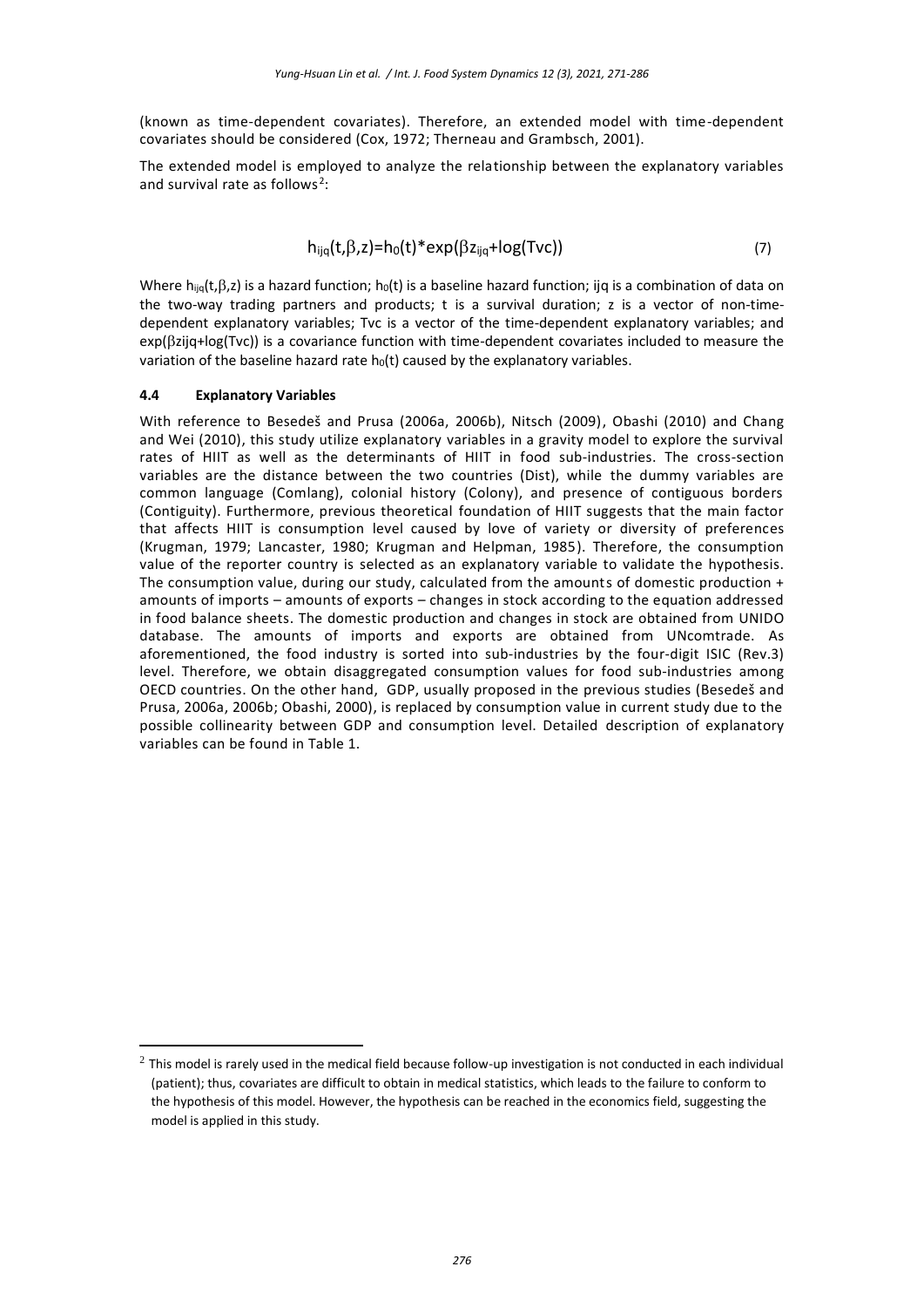| Variable name                                         | <b>Definition</b>                                                                                                                                                                                                                                                                    | Avg.  | Var.   | <b>Source</b>                         |
|-------------------------------------------------------|--------------------------------------------------------------------------------------------------------------------------------------------------------------------------------------------------------------------------------------------------------------------------------------|-------|--------|---------------------------------------|
| <b>Distance</b><br>$(Dist_{ij})$                      | capitals of<br>between two<br><b>Distance</b><br>reporter country <i>i</i> and partner country <i>j</i><br>in a straight line (unit: 100kilometer).                                                                                                                                  | 53.15 | 52.77. | <b>CEPII</b>                          |
| Common<br>Language<br>$(Comlang_{ij})$                | Whether common official language is<br>used by reporter country i and partner<br>country j. The dummy variable equals to 1<br>represents two countries in trade use the<br>common official language. Dummy<br>variable equals to 0 represents no use in<br>common official language. | 0.302 | 0.4592 | <b>CEPII</b>                          |
| Contiguity<br>$\mathcal{C}$ ontiguity <sub>ii</sub> ) | Reporter country i and partner country j<br>have a geographic contiguity. The<br>contiguity<br>dummy<br>variable=1<br>demonstrate<br>countries<br>two<br>are<br>neighboring country; otherwise, the<br>contiguity dummy variable equals to 0.                                        | 0.038 | 0.192  | <b>CEPII</b>                          |
| Colony<br>(Colony <sub>ii</sub> )                     | Reporter country i and partner country j<br>have a colony history relationship. The<br>dummy variable equals to 1 represents<br>have a colony history. Otherwise,<br>Dummy variable equals to 0 represents<br>have no colony history.                                                | 0.140 | 0.347  | <b>CEPII</b>                          |
| Consumption<br>$\mathcal{L}$ onsumption,              | Consumption value of reporter country i<br>(unit: million US dollars).                                                                                                                                                                                                               | 22.24 | 30.84  | <b>UNIDO</b><br><b>UNComtr</b><br>ade |

**Table 1.** List of Explanatory Variables

# **5 Empirical Results**

This study examines the survival rates of HIIT patterns as well as their determinants. In the Cox model, a hazard ratio higher (lower) than 1 indicates that the explanatory variable is negatively (positively) related with survival rate of HIIT patterns. In other words, a positive and higher hazard ratio indicates a higher possibility of interruption in trade, while a positive and lower hazard ratio indicates a higher possibility of maintaining the same trade patterns and a tendency toward stability.

### **5.1 Empirical Result of the Survival Curves**

Based on the estimated K-M curve, the IIT survival curves of a country paired sample for the products of the two-way trading patterns under HIIT and VIIT are obtained (see Fig. 1).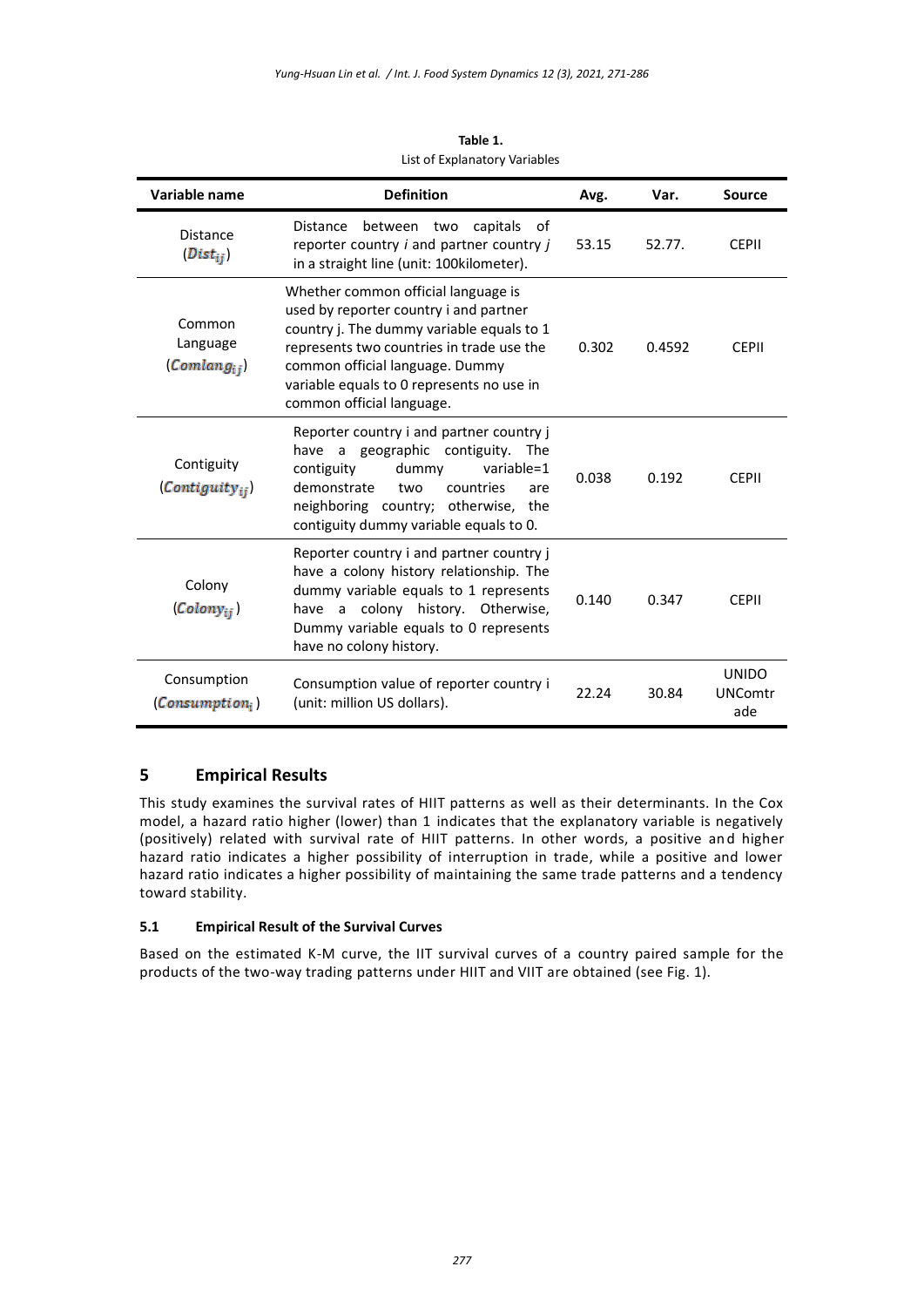

Comment: note: hor represents HIIT, and ver represents VIIT. Vertical axis is a survival rate. Horizontal axis is a survival duration



The K-M survival curve within 13-year (The beginning year of WTO established in 1995 and the ending year of GFC occurred in 2007) indicates that between the two IIT survival curves, HIIT represents a higher degree of survival rate than VIIT, suggesting that HIIT with a higher survival rate in IIT. Further, a log rank test shows that  $X^2(1)=1152.83$  and that the P-value approached 0, which rejects the null hypothesis. Therefore, we can propose that HIIT and VIIT are significantly different; specifically, the survival rate of HIIT is significantly higher than that of VIIT. The findings contribute to previous studies without endogenously decomposing products in to different trading patterns instead suggesting the exogenously differentiated products have relatively longer durations (e.g., Nitsch, 2009; Obashi, 2010; Fugazza and Molina, 2011).

In addition, we explore the survival curves of HIIT regarding more detail sectors of industries based on the four-digit ISIC classification. The estimated results can be seen in Appendix B. The survival rates of several sub-industries are higher than 0.5 in the first year, such as the manufacture of dairy products (1520), manufacture of prepared animal feeds (1533), bakery products (1541), cocoa, chocolate, and sugar confectionery (1543), and macaroni, noodles, couscous, and similar farinaceous products (1544). On the other hand, sub-industries such as the processing and preserving of fish and fish products (1512) and the manufacture of tobacco products (1600) have a lower overall and first-year of survival rate.

### **5.2 Empirical Results of the Cox Model**

The comparison of the duration allow us to conclude that HIIT is more stable than VIIT among the OECD countries in the food industry. Thus, this study applies the Cox model to explore the determinants of the survival rate of HIIT. The estimated results can be summarized as follows.

- 1. Table 2 shows that the hazard ratio between *Dist* and HIIT is greater than 1 and significant. This result indicates that the distance between bilateral trade among the OECD countries is negatively related to the survival rate of HIIT, which implies that a greater distance led to a higher possibility of discontinuation in duration of HIIT. This phenomenon is consistent with the conclusion stressed in Chang and Wei (2010) that IIT is negatively related to distance.
- 2. The hazard ratio between *Comlang* and HIIT is lower than 1 and significant. This result indicates that whether the reporter and partner countries of trade among the OECD countries with a common language is positively related to the survival rate of HIIT, which means that the existence of a common language between two trading partners led to a higher survival rate in HIIT patterns.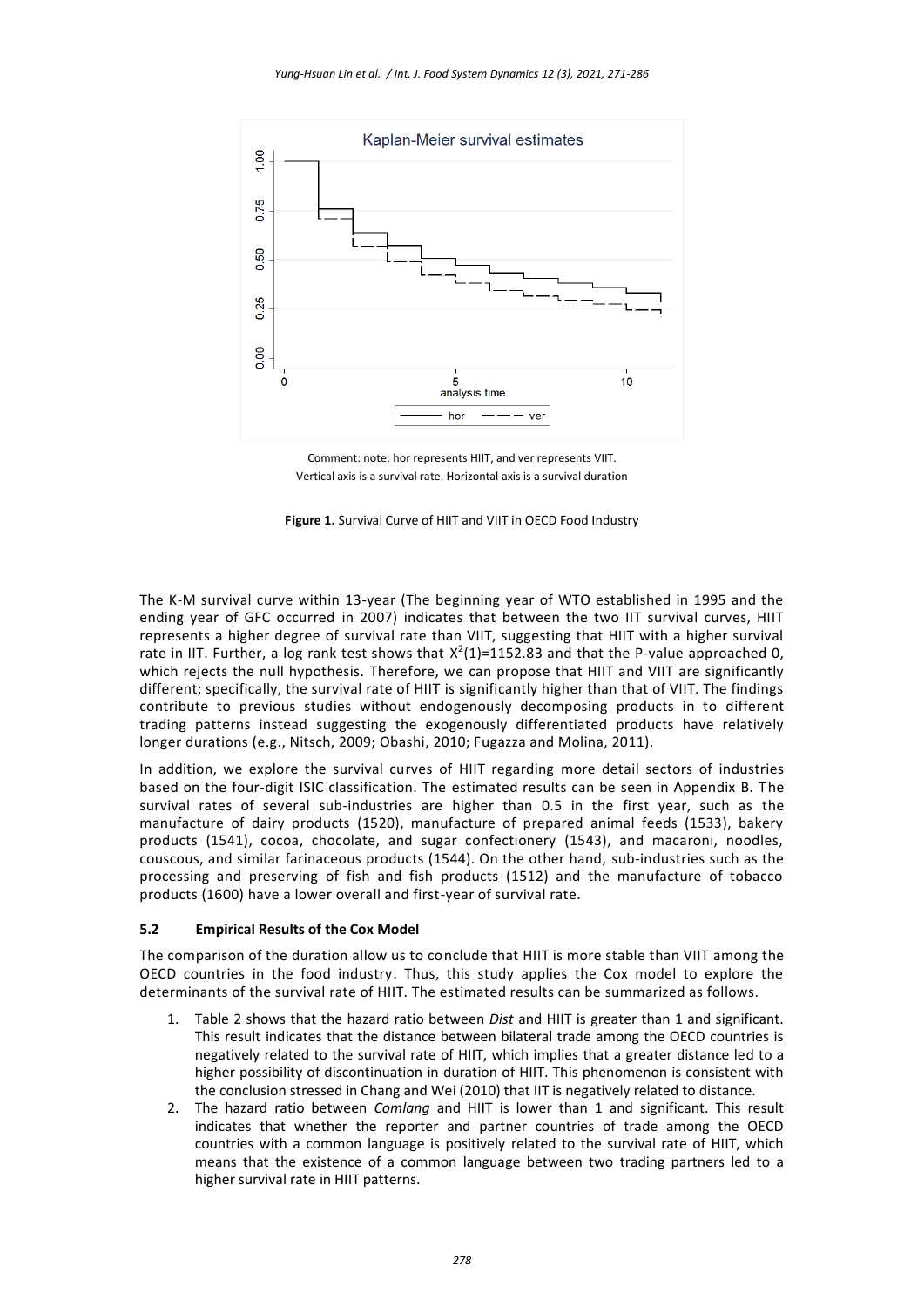- 3. The hazard ratio between *Colony* and HIIT is greater than 1 and significant. This result indicates that whether the reporter and partner countries of trade among the OECD countries with a colonial relationship is negatively related to HIIT patterns, which means that the existence of a colonial relationship between two trading partners led to a higher possibility of discontinuation in duration of HIIT. This finding probably occurred because bilateral trade between the colonizer and colonized countries generally shows a technological gap, which implies *Colony* is close to the determinant for VIIT. Thus, a colonial relationship between two trading partners may lead to a discontinuation in duration of HIIT.
- 4. The hazard ratio between *Contiguity* and HIIT is greater than 1 but not significant.
- 5. The hazard ratio between *Consumption* and HIIT is lower than 1, which validates the hypothesis that the main factor that influences HIIT is caused by demand side. In other words, more consumption brings more stable survival rates of HIIT.

| ×<br>I<br>I<br>w<br>۰.<br>۰ |  |
|-----------------------------|--|
|                             |  |

| <b>Variables</b>         | <b>Hazard ratio</b> |
|--------------------------|---------------------|
| Dist                     | 1.000023 ***        |
|                          | (-12.37)            |
| Comlang                  | 0.9153949<br>***    |
|                          | $(-5.26)$           |
| Colony                   | 1.051491*           |
|                          | (-2.23)             |
| Contiguity               | 0.969794            |
|                          | (-0.85)             |
| Consumption              | 0.9994046**         |
|                          | (-2.66)             |
| Log likelihood           | $-16247.27$         |
| LR Chi-Square statistics | 213.19              |
| test p-value             | 0.0000              |
| Observations             | 17,341              |
|                          |                     |

**Table 2.** Empirical Results of the Cox Model on HIIT

note: The Coefficients denote the hazard ratio. Inside the parentheses are Z-value. \*, \*\*, and \*\*\* represents p-value less than 0.05, 0.01, and 0.001, respectively.

#### **5.3 Empirical Results of the Cox Model for Food Sub-Industries**

The empirical results of the influence of consumption on the duration of HIIT for food subindustries are presented in Table 3, respectively (The more detailed results, please refer Appendix C).

The hazard ratios reveal that seven sub-industries are significantly influenced by the consumption value on the survival rate of HIIT in the 34 paired trading partners among the OECD countries. Among these seven sub-industries, five sub-industries demonstrate expected positive relationship (smaller than 1) between consumption level and survival rate of HIIT, namely the manufacture of dairy products (1520), grain mill products (1531), bakery products (1541), cocoa, chocolate, and sugar confectionary (1543), and distilling, rectifying, and blending of spirits (1551). These sub-industries included the manufacture of dairy products (1520), bakery products (1541), and cocoa, chocolate, and sugar confectionary (1543). The empirical results indicate that these sub-industries belong to heavily differentiated products under North-North trade pairs and conform to the determinants driven by consumption addressed by theoretical foundation of HIIT. In terms of policy implication, we suggest an important implication addressed in smooth adjustment hypothesis (SAH) that employment within countries and industries does not adjust dramatically under a relatively stable survival rate of HIIT.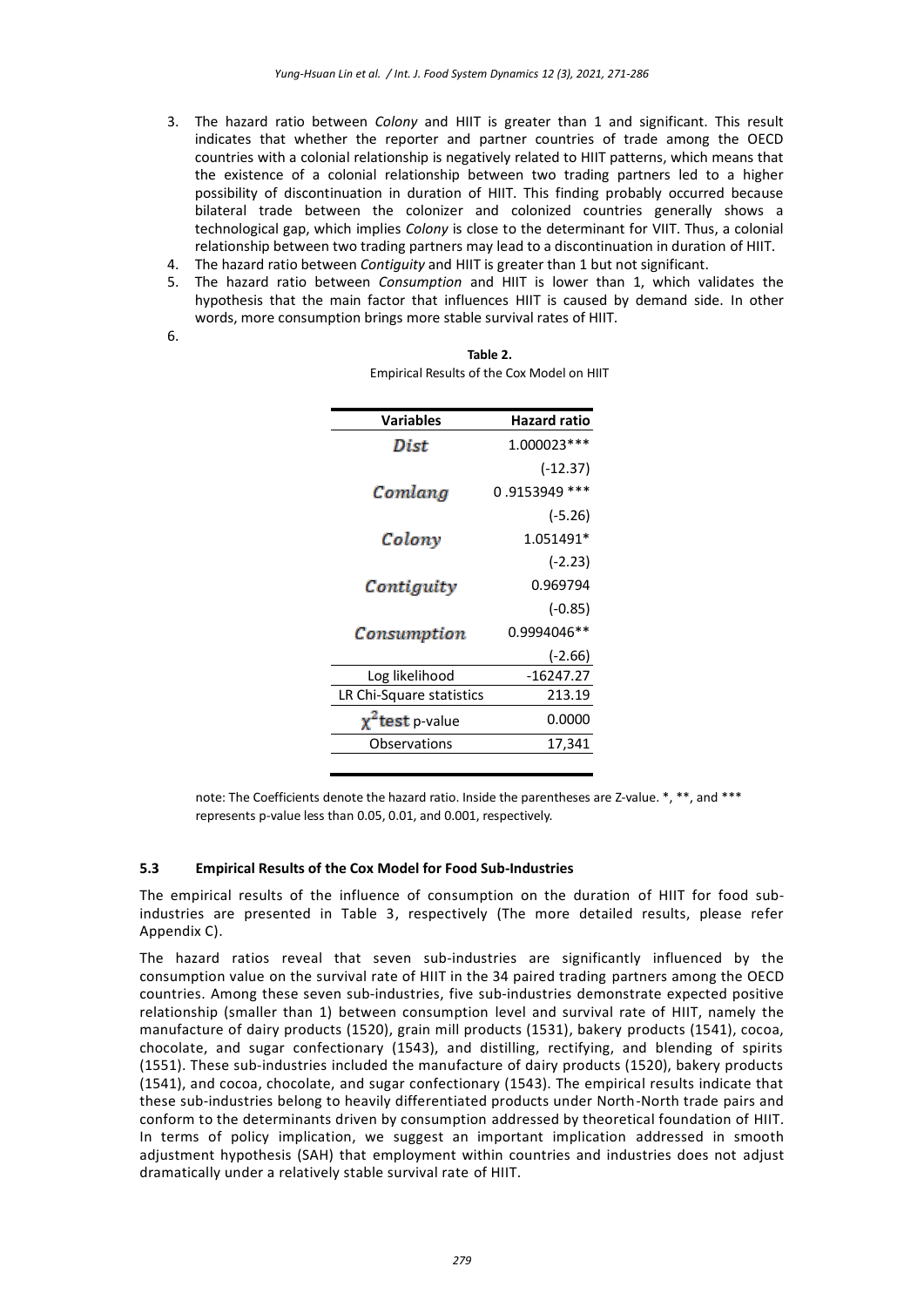| Industry code <sup>+</sup> | 1511        | 1512         | 1513         | 1514         | 1520         | 1531         |
|----------------------------|-------------|--------------|--------------|--------------|--------------|--------------|
|                            | 1.000001    | .9999837     | .9999981     | .9999963     | .9999972*    | .9999928*    |
| Consumption                | (1.27)      | $(-0.136)$   | (0.237)      | $(-1.24)$    | $(-1.25)$    | $(-2.15)$    |
| Log likelihood             | $-6555.766$ | $-8092.6246$ | $-14541.554$ | $-611.5798$  | -5573.0615   | $-5271.2551$ |
| Observations               | 1,422       | 1,279        | 2,090        | 1,361        | 1,237        | 758          |
|                            |             |              |              |              |              |              |
| Industry code              | 1532        | 1533         | 1541         | 1542         | 1543         | 1549         |
|                            | .9999921    | $\mathbf{1}$ | .999993***   | .999984      | .9999834 *** | 1.000002*    |
| Consumption                | $(-0.63)$   | $(-0.00)$    | $(-4.02)$    | $(-0.76)$    | $(-4.13)$    | (2.14)       |
| Log likelihood             | -3999.229   | $-3801.194$  | -5764.6255   | -1848.7313   | -5966.1708   | -12910.035   |
| Observations               | 781         | 622          | 1,379        | 294          | 932          | 1,848        |
|                            |             |              |              |              |              |              |
| Industry code              | 1551        | 1554         | 1600         | 1552         | 1544         | 1553         |
|                            | .9999662 ** | .9999969     | 1.000016 *** | $\mathbf{1}$ | 1            | N/A          |
| Consumption                | $(-3.09)$   | $(-1.22)$    | (7.91)       | $(-0.00)$    | $(-0.00)$    | N/A          |
| Log likelihood             | -4162.5256  | -5957.6305   | 566.8495     | -2543.9484   | -2298.9532   | N/A          |
| Observations               | 688         | 658          | 1,064        | 370          | 558          | N/A          |

**Table 3.** Empirical Results of Food Sub-Industries

# **6 Conclusion**

<u>.</u>

The contribution of this study can be summarized as follows. By employing a survival analysis, this study explores the duration of IIT patterns in the food industry among the OECD countries. Our findings show that the OECD countries conform to the North-North trade addressed by previous theoretical and empirical literature. In addition, the estimated results imply significant in consumption level among the determinants of HIIT. With regard to the survival rate of IIT among the OECD countries (North-North trade), HIIT shows a higher survival rate than VIIT, suggesting the importance of HIIT among developed countries. The consumption is rarely use in previous empirical studies of the determinants of HIIT due to the difficulties converting data toward different industries. Therefore, this study fills the gap in the discussion in terms of correlating variables on consumption level with the survival rate of HIIT. By decomposing the sub-industries based on their four-digit ISIC codes and analyzing the survival rate of HIIT through the detailed five-digit SITC (Rev. 3) codes, we discover that several sub-industries presenting relatively high survival rates, such as the manufacture of dairy products (1520), bakery products (1541), and cocoa, chocolate, and sugar confectionary (1543). Furthermore, the significant positive relationship between consumption level and the survival rate of HIIT is also observed. To sum up, our findings could serve as a valuable guideline to pioneer work in the field of IIT (e.g., Ferto, 2005; 2015) and policy-makers for stability of food supply chain addressed in APEC (2014).

The HIIT of food industry among developed countries has been growing significantly in spite of the stagnation of negotiation on the World Trade Organization (WTO) multilateral trade liberalization. This study quantitatively evaluates the vital economic significance of the stability of trade duration driven by HIIT at the consumption level. The growing level of regional economic integration will definitely stimulate the integration of the regional food value chain. In 2012, the

<sup>†</sup> Industry code refers to Appendix A. The Coefficients denote the hazard ratio. Inside the parentheses are Zvalue. \*, \*\*, and \*\*\* represents p-value less than 0.05, 0.01, and 0.001, respectively.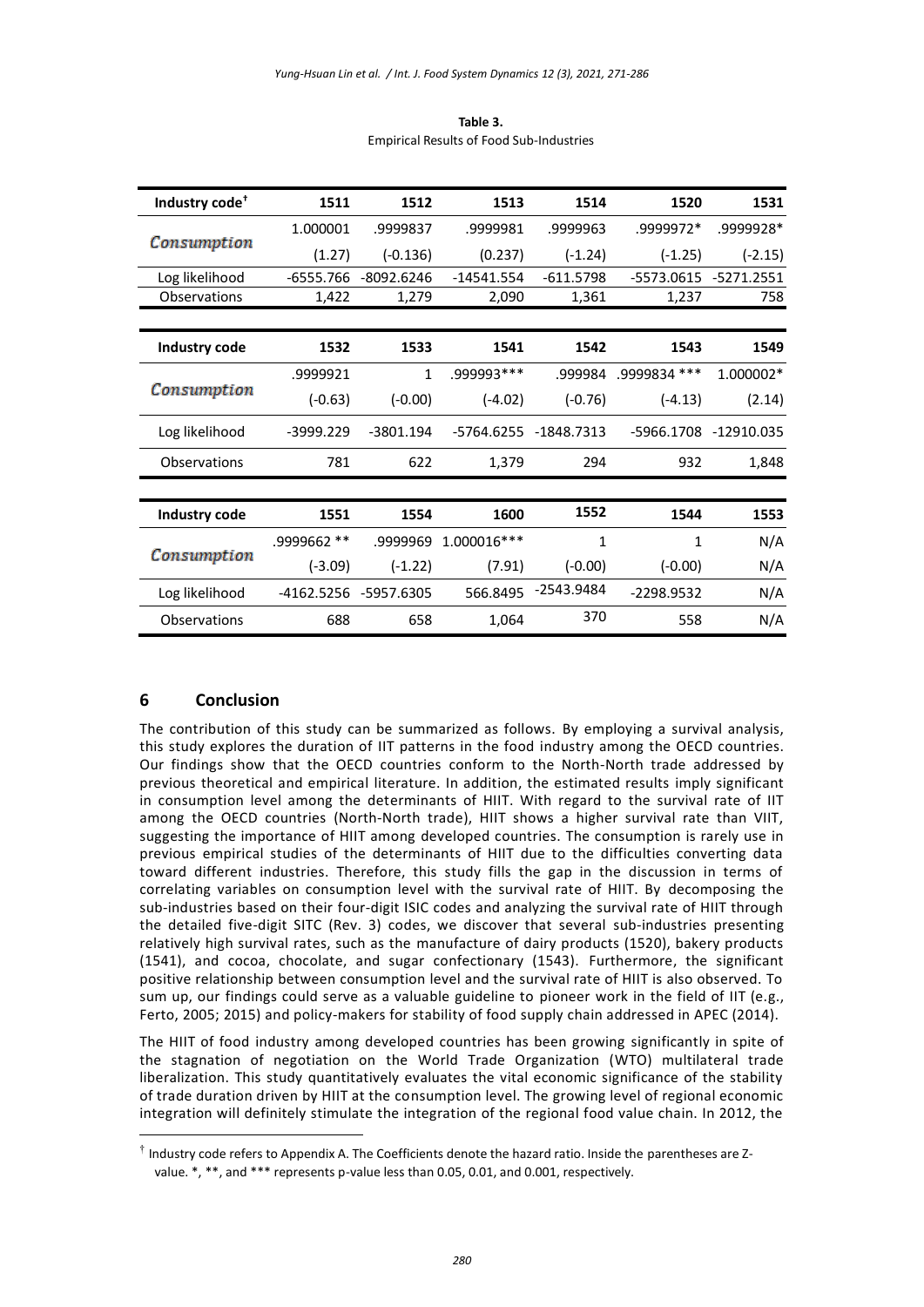secretary general of the WTO pointed out that agriculture and food industry should improve their value added with regards to the global food supply chain (Lamy, 2012). Therefore, this study suggests that policies that support HIIT in the food industry should be addressed to avoid instability in the duration of trade in the global food supply chain, as caused by the severe adjustments in employment associated with conventional comparative advantage.

#### **Acknowledgments**

The funds provided by Ministry of Science and Technology (MOST104-2410-H-005-002) are gratefully acknowledged. We also thank Dr. Tsu-Tan Fu from the Soochow University and Dr. Jen-Yao, Li from the National Kaohsiung University of Science and Technology for their helpful comments and ideas throughout the preparation of this paper and to participants at the REST Conference.

### **References**

- Abd-el-Rahman, K. (1991). Firms' competitive and national comparative advantages as joint determinants of trade composition. *Weltwirtschaftliches Archiv*, **127**: 83–97.
- Abraham, F., Studnicka, Z., and Van Hove, J., (2012) . Determinants of the duration of Belgian chocolate trade. Conf. Econ & Politics of Choco Working Paper.
- Ando, M. (2006). Fragmentation and vertical intra-industry trade in East Asia. N. Am. j. Econ. Finance, **17**: 257-281.
- APEC (2014). APEC Food Security Roadmap Towards2020. Policy Partnership on Food Security Meeting, 2014/SOM3/PPFS/008, Beijing, China:14-15.
- Besedeš, T., Prusa, T. J. (2006a). Ins, outs, and duration of trade. *Can. J. Econ.*, **39**: 266–295.
- Besedeš, T., Prusa, T. J. (2006b). Product differentiation and duration of US import trade. *J. Int. Econ.*, **70**: 339–358.
- Besedeš, T., Blyde, J. (2010). What drives export survival? An analysis of export duration in Latin America. Mimeo. Inter-American Development Bank.
- Chang, K. I., Wei, C. H. (2010). Intra-Industry Trade Patterns Between Japan and East Asia Countries in the Agro-Food Sector. *Agric. & Econ*., **44**: 109-141.
- Cox, D. R. (1972). Regression models and life-tables. *J. Royal Stat. Soc*., **34**: 187–220.
- Esteve-Pérez, S., Requena-Silvente, F., and Pallardó-López V.J. (2013). The duration of firm-destination export relationships: evidence from Spain 1997-2006. *Econ. In*., **51**: 159-180.
- Falvey, R. E. (1981). Commercial policy and intra-industry trade. *J. Int. Econ*., **1**: 495–511.
- Ferto, I. (2005). Vertically differentiated trade and differences in factor endowment: The case of agrifood products between Hungary and the EU*. J. Agric. Econ*., **56**: 117–134.
- Ferto, I., Jambor, A. (2015). Drivers of vertical intra-industry trade: the case of the Hungarian agri-food sector. *Agric. Econ*., **46**: 113–123.
- Fontagné, L., Freudenberg M., and Péridy N. (1997). Trade patterns inside the single market. CEPII Working Paper.
- Flam, H., Helpman, E. (1987. Vertical product differentiation and north-south trade. *Am. Econ. Rev*., **77**: 810–822.
- Fugazza, M., Molina, A. C. (2011). On the determinants of exports survival. Policy Issues in International Trade And Commodities Study Series. UN: New York and Geneva.
- Greenaway, D., Hine, R., and Milner, C. (1994). Country-specific factors and the pattern of horizontal and vertical intra-industry trade in the UK. *Weltwirtschaftliches Archiv*, **13**: 77–100.
- Greenaway, D., Hine, R., and Milner, C. (1995). Vertical and horizontal intra-industry trade: A cross country analysis for the United Kingdom. *Econ. J*., **105**: 1505–1518.
- Helpman, E., Krugman, P. R. (1985). Market Structure and Foreign Trade: Increasing Returns, Imperfect Competition, and the International Economy. MIT Press, Cambridge, MA.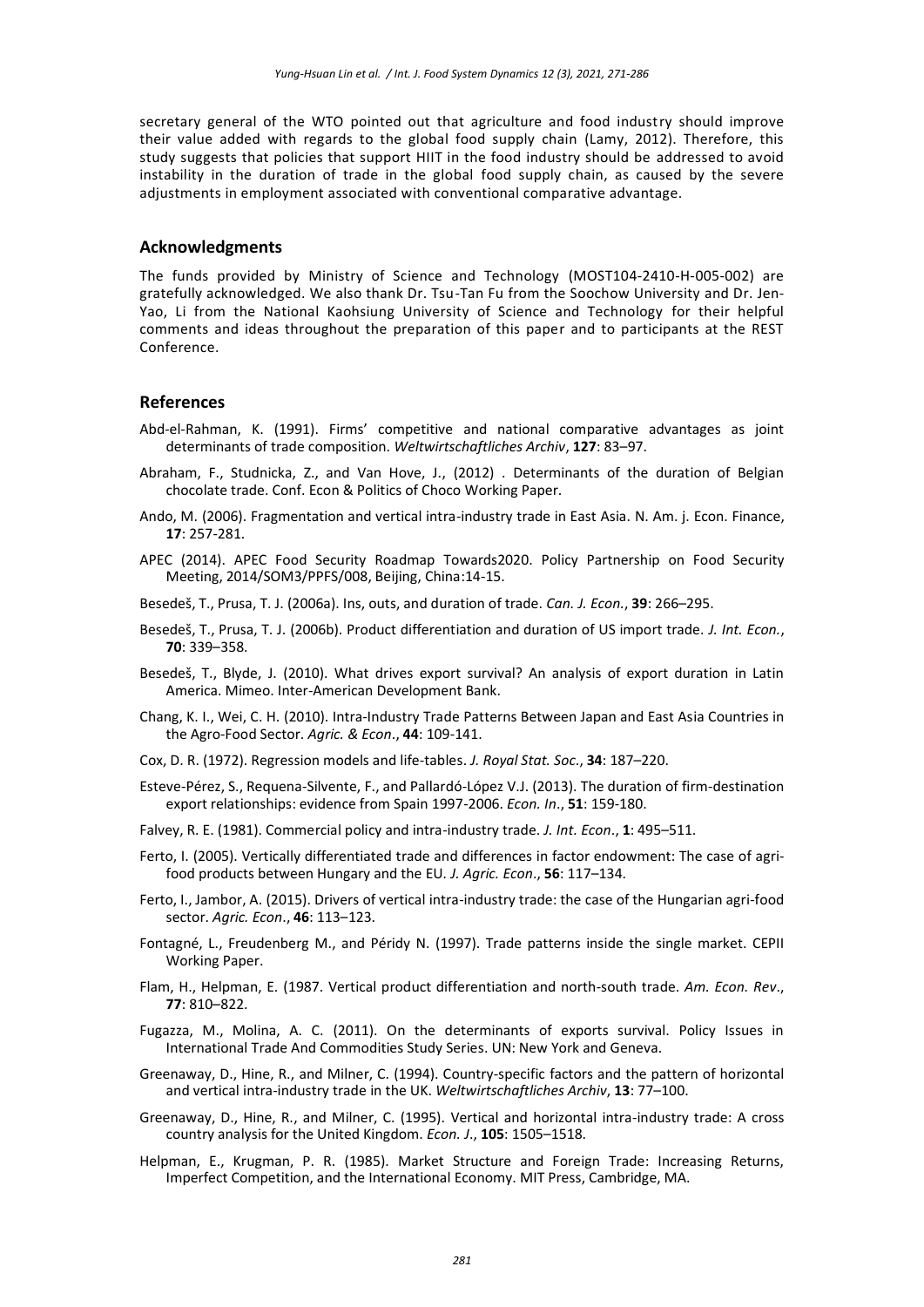Heckscher, E. F., Ohlin, B. G. (1991). Heckscher-Ohlin trade theory. MIT Press.

- Kaplan, E. L., Meier, P. (1958). Nonparametric estimation from incomplete observations. *J. Am. Stat. Assoc*., **53**: 457–481.
- Krugman, P. R. (1979). Increasing returns, monopolistic competition and international trade. *J. Int. Econ.*, **9**: 469–479.

Lamy, P. (2012). Global value chains are "binding us together". WTO News. 19 Sep, Speeches.

- Lancaster, K. (1980). Intra-industry trade under perfect monopolistic competition. *J. Int. Econ*., **10**: 151–176.
- Martincus, C. V., Carballo, J. (2008). Survival of New Exporters in Developing Countries: Does It Matter How They Diversify? IDB. INT Working Paper 04.
- Nitsch, V.(2009). Die another day: Duration in German import trade. *Rev. World Econ*., **145**: 133–154.
- Obashi, A. (2010). Stability of production networks in East Asia: Duration and survival of trade. *Jpn. World Econ.,* **22**: 21–30.
- Ito, T., Okubo, T. (2012). New Aspects of Intra‐industry Trade in EU Countries. *World econ*., **35**(9): 1126-1138.
- Therneau, T. M., Grambsch, P. M, (2001). Modeling Survival Data: Extending the Cox Model. Springer, New York.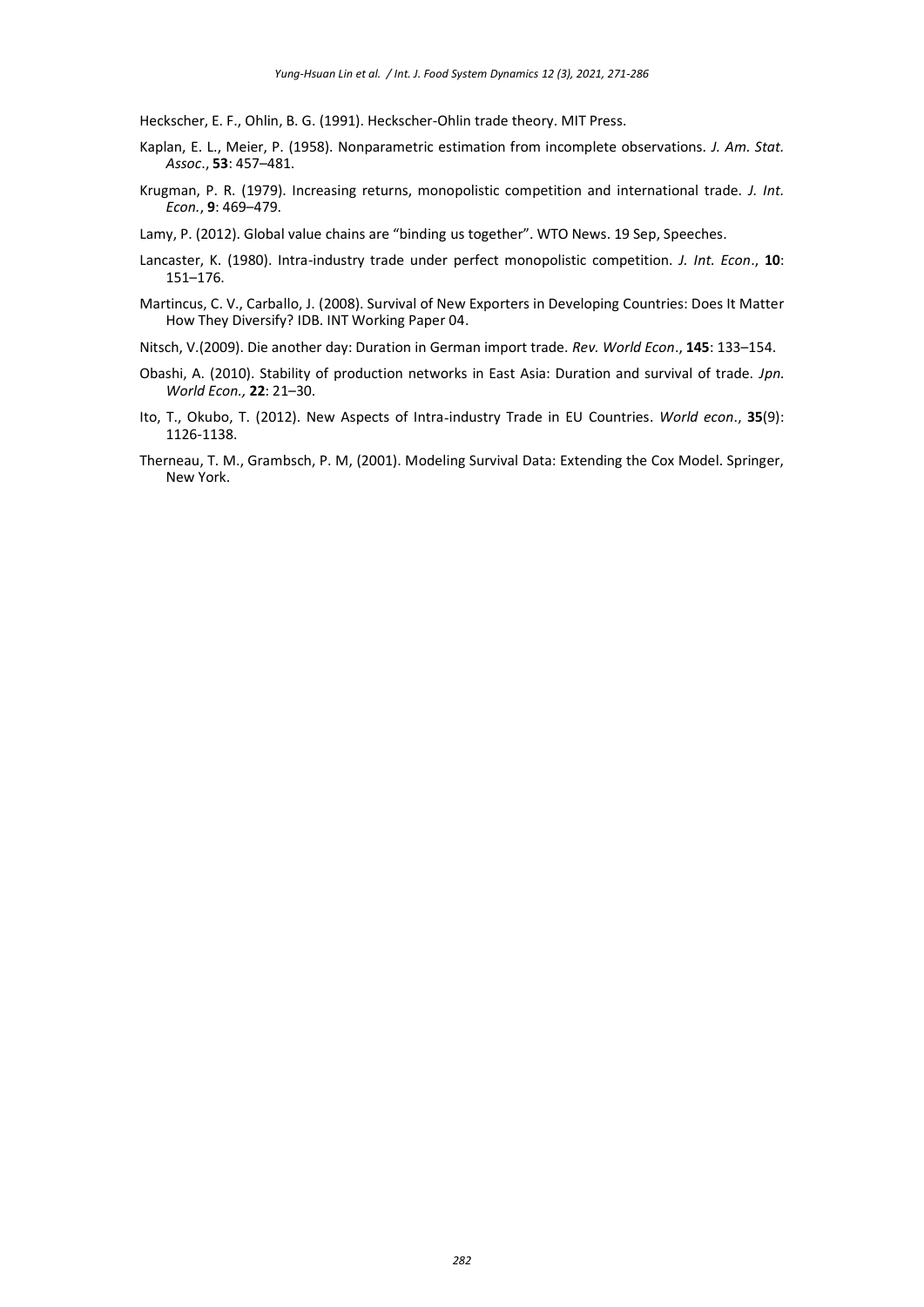**Appendix A.** Conversion of 4-digit ISIC (Rev. 3) and 5-digit SITC (Rev. 3): 18 food sub-industries with 300 food products

| No.            | <b>English Name</b>                                                             | <b>ISIC</b> | <b>SITC</b>                                                                                                                                                                                                                                                                                                  |
|----------------|---------------------------------------------------------------------------------|-------------|--------------------------------------------------------------------------------------------------------------------------------------------------------------------------------------------------------------------------------------------------------------------------------------------------------------|
| $\mathbf{1}$   | Production processing and preserving of meat and<br>meat products               | 1511        | 01111,01112,01121,01122,01211,01212,01213,01221,01222,01231,01232,01233,01234,01<br>235,01236,01240,01251,01252,01253,01254,01255,01256,01291,01299,01611,01612,0161<br>9,01681,01689,01710,01720,01730,01740,01750,01760,01790,08141,21111,21112B,21113,<br>21120,21140,21160,21170,26819,41120,41131,41132 |
| $\overline{2}$ | Processing and preserving of fish and fish products                             | 1512        | 03637,03639,03711,03712,03713,03714,03715,03716,03717,03721,03722,08142,29196,03<br>419,03421,03422,03423,03424,03425,03426,03427,03428,03429,03440,03451,03455,0351<br>1,03512,03513,03521,03522,03529,03530,03540,03550,03611,03619                                                                        |
| 3              | Processing and preserving of fruit and vegetables                               | 1513        | 05461,05469,05470,05485,05611,05612,05613,05619,05641,05642,05661,05669,05671,05<br>672,05673,05674,05675,05676,05677,05679,05810,05821,05822,05831,05832,05839,0589<br>2,05893,05894,05895,05896,05897,05910,05920,05930,05991,05992,05993,05994,05995,0<br>5996                                            |
| 4              | Manufacture of vegetable and animal oil and fats                                | 1514        | 08131,08132,08133,08134,08135,08136,08137,08138,08139,09101,09109,22390,26320,41<br>111,41112,41113,41133,41139,42111,42119,42121,42129,42131,42139,42141,42142,4214<br>9,42151,42159,42171,42179,42180,42211,42219,42221,42229,42231,42239,42241,42249,4<br>2250,42291,42299,43121,43122,43133,43141        |
| 5              | Manufacture of dairy products                                                   | 1520        | 02430,02491,02499,06191,59221,02211,02212,02213,02221,02222,02223,02224,02231,02<br>232,02233,02241,02249,02300,02410,02420                                                                                                                                                                                  |
| 6              | Manufacture of grain mill products                                              | 1531        | 04220,04231,04232,04610,04620,04711,04719,04721,04722,04729,04811,04812,04813,04<br>814,04815,04850,05646,05647,05648                                                                                                                                                                                        |
| $\overline{7}$ | Manufacture of starches and starch products                                     | 1532        | 05645,06193,06194,06195,06196,06199,42161,42169,59211,59212,59213,59214,59215,59<br>216,59217,59226                                                                                                                                                                                                          |
| 8              | Manufacture of prepared animal feeds                                            | 1533        | 08195,08199                                                                                                                                                                                                                                                                                                  |
| 9              | Manufacture of bakery products                                                  | 1541        | 04841,04842,04849                                                                                                                                                                                                                                                                                            |
| 10             | Manufacture of sugar                                                            | 1542        | 06111,06112,06121,06129,06151,06159,06192                                                                                                                                                                                                                                                                    |
| 11             | Manufacture of cocoa, chocolate, and sugar<br>confectionery                     | 1543        | 06210,06221,06229,07220,07231,07232,07240,07310,07320,07330,07390                                                                                                                                                                                                                                            |
| 12             | Manufacture of macaroni, noodles, couscous, and<br>similar farinaceous products | 1544        | 04830,09891                                                                                                                                                                                                                                                                                                  |
| 13             | Manufacture of other food products n.e.c.                                       | 1549        | 02521,02522,02530,07112,07120,07131,07132,07133,07411,07413,07432,09811,09812,09<br>813,09814,09841,09842,09843,09844,09849,09850,09860,09893,09894,09899                                                                                                                                                    |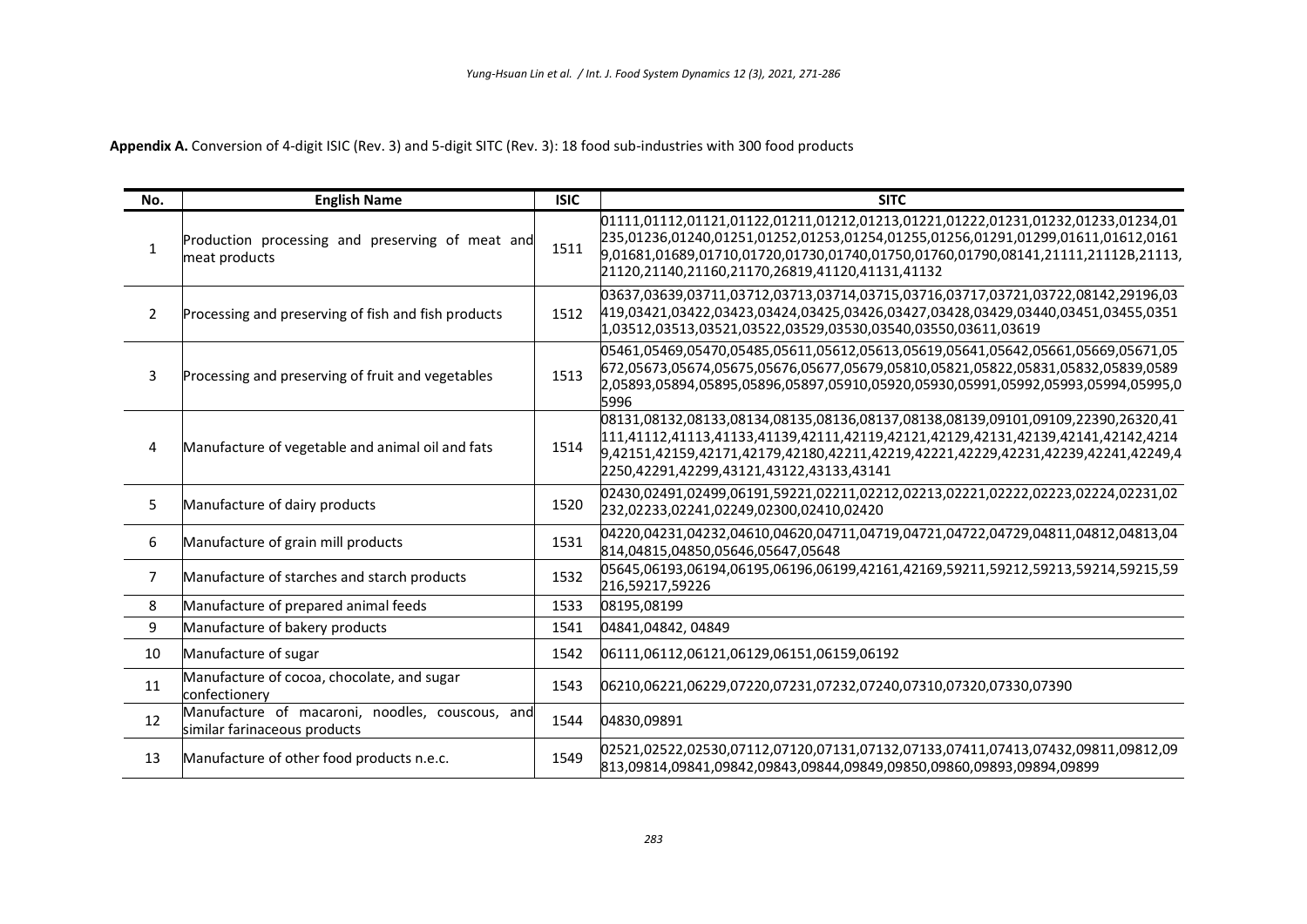| 14 | Distilling, rectifying, and blending of spirits; ethyl<br>alcohol production from fermented materials | 1551 | 11241,11242,11243,11244,11245,11249,51215,51216, |
|----|-------------------------------------------------------------------------------------------------------|------|--------------------------------------------------|
| 15 | Manufacture of wines                                                                                  | 1552 | 11211,11213,11215,11217,11220                    |
| 16 | Manufacture of malt liquors and malt                                                                  | 1553 | 04820,11230,                                     |
| 17 | Manufacture of soft drinks; production of mineral<br>water                                            | 1554 | 11101,11102                                      |
| 18 | Manufacture of tobacco products                                                                       | 1600 | 12210,12220,12231,12232,12239                    |
|    |                                                                                                       |      |                                                  |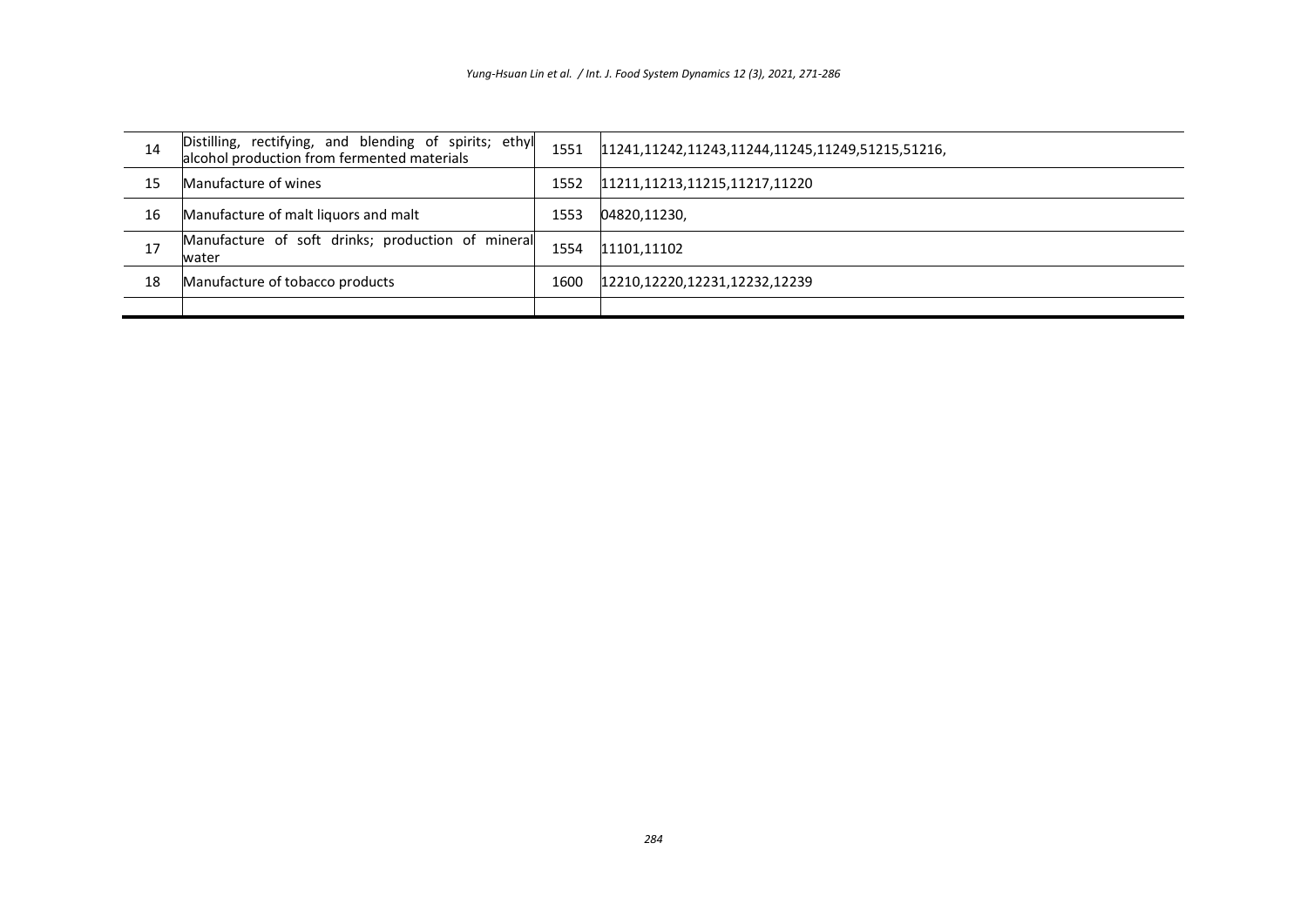

#### **Appendix B.** The K-M Curves of Food Sub-Industries

note: Vertical axis is a survival rate. Horizontal axis is a duration in HIIT per industry. Analysis time unit: year. Detailed industry code refers to Appendix A.